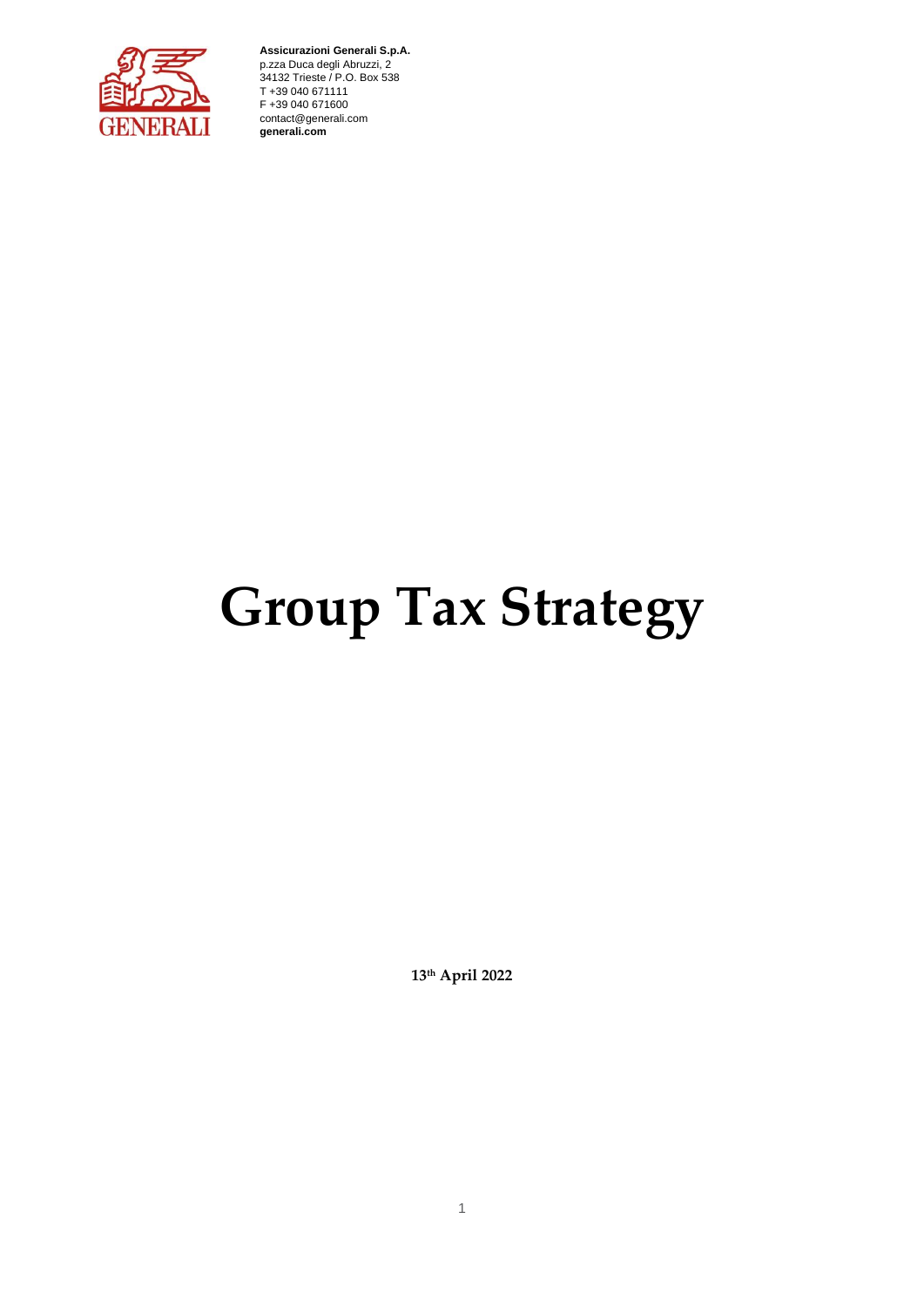

# TABLE OF CONTENTS

| 1 THE GROUP TAX STRATEGY IN THE FRAMEWORK OF THE TAX RISK MANAGEMENT |  |
|----------------------------------------------------------------------|--|
|                                                                      |  |
|                                                                      |  |
|                                                                      |  |
|                                                                      |  |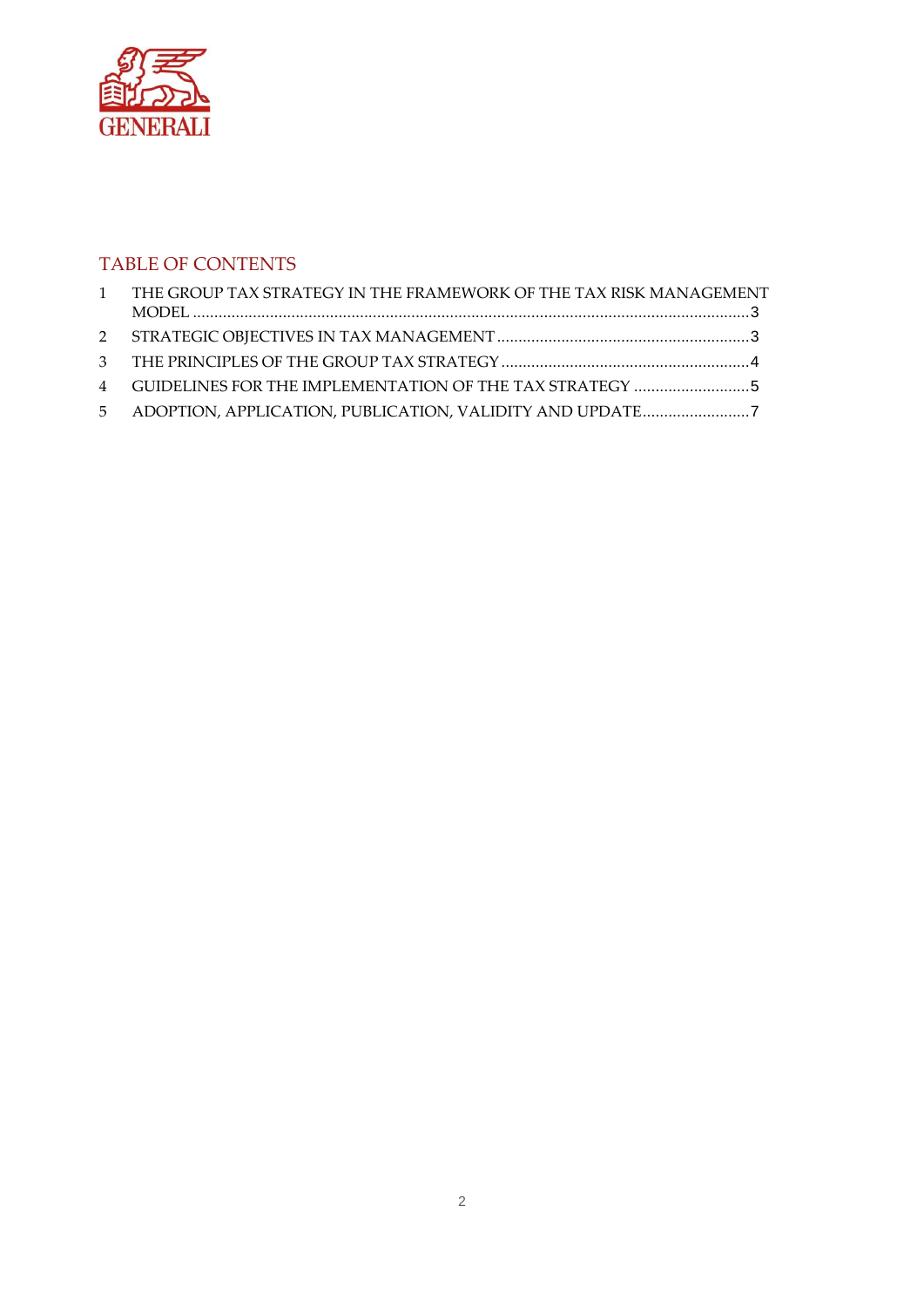

# **1 THE GROUP TAX STRATEGY IN THE FRAMEWORK OF THE TAX RISK MANAGEMENT MODEL**

The Group Tax Strategy is a fundamental element of the Tax Control Framework (TCF); to define how to implement a sound and prudent management of the tax variable, the TCF is based on the principles described in the "Code of Conduct" of Assicurazioni Generali Group, which defines the rules of conduct and the relevant disciplinary sanctions for employees and members of management bodies of Group companies.

#### **2 STRATEGIC OBJECTIVES IN TAX MANAGEMENT**

Assicurazioni Generali S.p.A. ("Assicurazioni Generali" or "AG"), as parent company of the Generali Group, has defined a strategy for the management of compliance with tax provisions with a view to pursuing the long-term growth of corporate assets and protecting the corporate reputation over the time, in the interest of its shareholders.

The tax strategy has the following objectives:

#### **Tax Requirements**

To promptly guarantee compliance with any requirements and the relevant payment of taxes, not having to necessary select the most burdensome solution:

- as a *taxpayer*, Assicurazioni Generali has a duty towards the Government and the community to pay its taxes, as required in the relevant regulations;
- as a *company*, Assicurazioni Generali has a duty towards its shareholders and stakeholders, not to pay more taxes than required pursuant to the applicable regulations, achieving any legitimate tax saving and leveraging on any available legal tax advantages.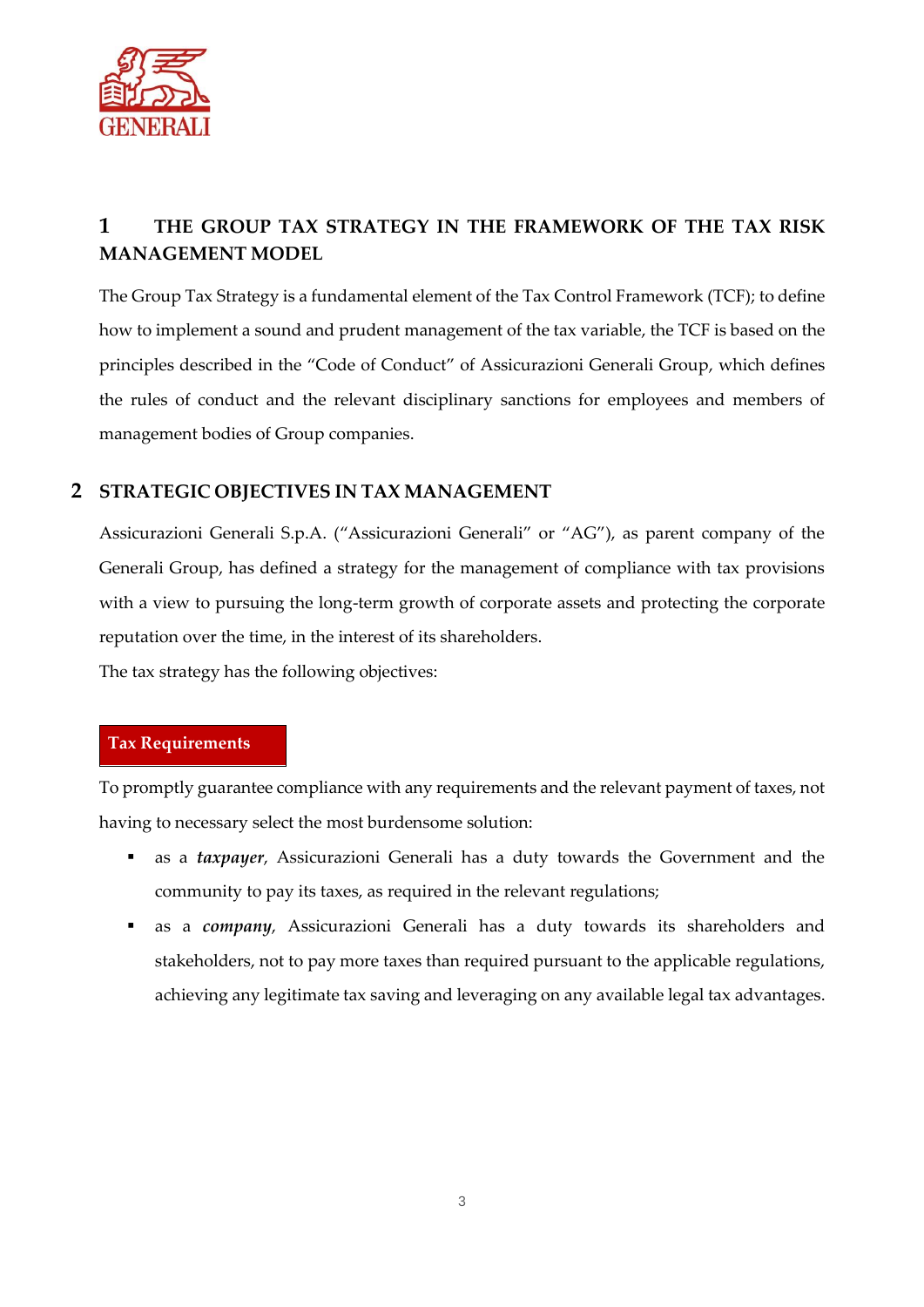

#### **Tax Risks**

To mitigate and control the tax risk: Assicurazioni Generali has a low risk appetite and is committed to manage and mitigate the risk of breaching tax provisions or abusing any principles or aims of the applicable tax regulations, through the adoption of a control system specifically dedicated to tax risk (*Tax Control Framework*).

### **3 THE PRINCIPLES OF THE GROUP TAX STRATEGY**

- Values. Assicurazioni Generali business is based on the values of honesty and integrity in the tax management, as the tax income, both from direct taxes and as withholding agent, is one of the main sources contributing to economic and social development.
- *Legality.* Assicurazioni Generali complies with any local regulations of the countries in its market and it interprets them so as to responsibly manage the tax risk to serve the interests of its stakeholders and to produce a positive impact on its reputation.
- **Tone at the top.** The Board of Directors has the task to define the tax strategy, performing its role and responsibility to ensure its implementation and promote a corporate attitude based on the principles of honesty, integrity and legality. The top management is involved in major and complex tax issues to ensure full awareness of the management of tax risk. The Board of Directors, through the Risk and Control Committee, is kept constantly updated on the Tax Risk Management activities.
- *Transparency.* Assicurazioni Generali has a cooperative and transparent attitude with tax authorities, so that they can be fully aware of the events justifying the application of tax provisions.
- Shareholders' Value. Taxes are costs in the ordinary course of business for Assicurazioni Generali and they are considered as such, in compliance with the principle of legality, with a view to protecting the corporate assets and to pursuing the primary interests of value creation for its shareholders in the mid-long term.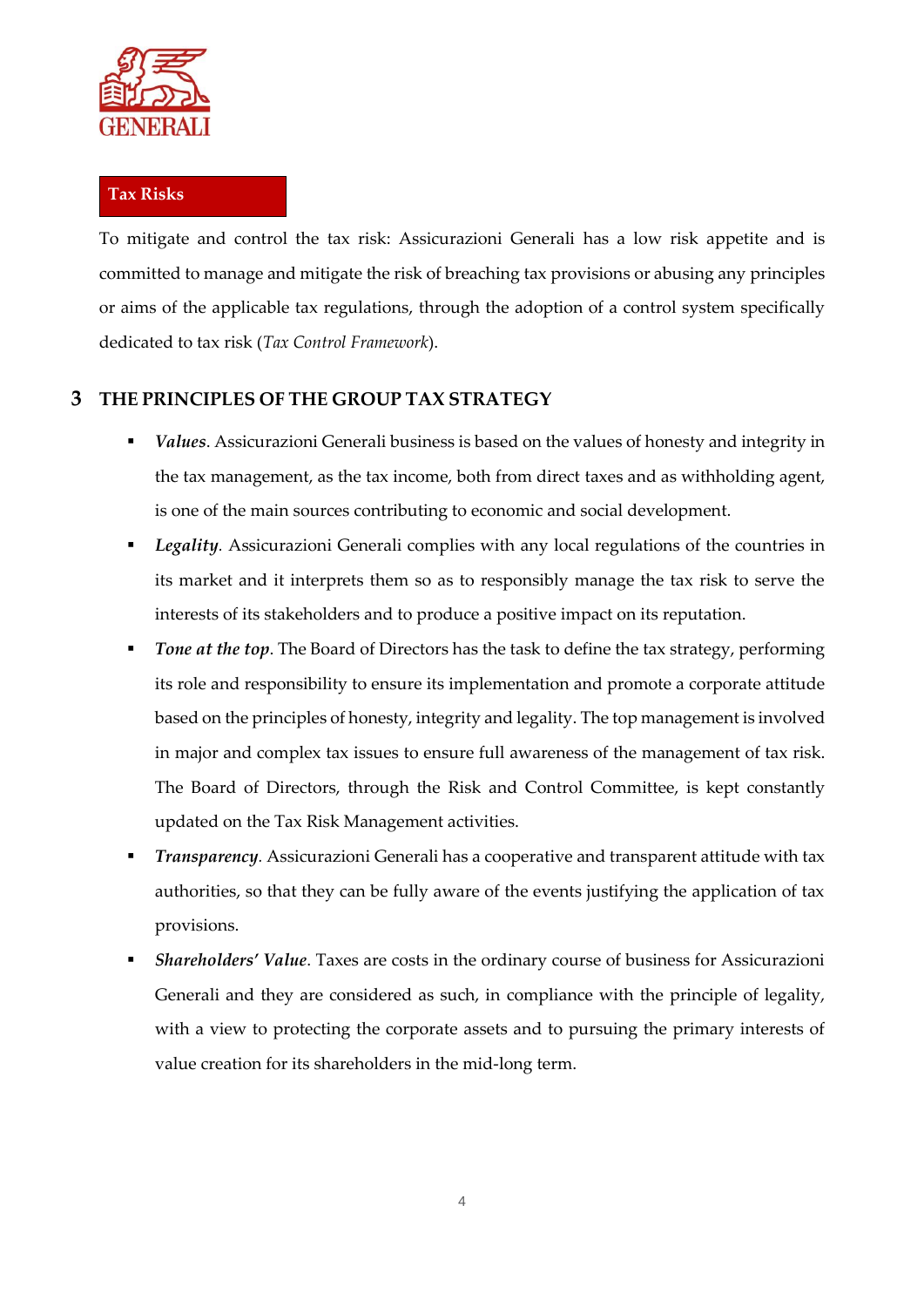

## **4 GUIDELINES FOR THE IMPLEMENTATION OF THE TAX STRATEGY**

With a view to ensuring the proper implementation of the above general principles, the following guidelines apply:

- 1. **Proper application of tax regulations**: in line with the principle of legality, Assicurazioni Generali applies any local tax regulation of the countries of its market, ensuring compliance with the spirit and the aims of such regulations or systems. Should there be any doubt on the interpretation or any issues in the application, AG will apply a reasonable interpreting approach based on the principles of legality, also with the support of external advisers and the relevant tax authorities.
- 2. **Agree to disagree**: in its own interest and in the interest its shareholders, Assicurazioni Generali finds it legitimate to support – also in the event of any dispute – the reasonable interpretation of the applicable regulations in case of any interpretation differences with the competent tax authorities.
- 3. **Full cooperation with tax authorities**: Assicurazioni Generali relations with tax authorities are based on transparency and fairness. AG applies the provisions on transfer pricing documentation, in line with OECD Transfer Pricing Guidelines, to further enhance transparency with tax authorities.

The approach based on openness and transparency with tax authorities aims at ensuring accurate and prompt disclosure. Should any mistake be identified, Assicurazioni Generali will proactively provide any relevant explanations and define a proper solution.

4. **Tax Planning**: Assicurazioni Generali does not implement any conduct or operations resulting into merely artificial constructions which do not reflect its business and which may reasonably produce any illegitimate tax advantages that are contrary to the aims and the spirit of the relevant tax regulations or system or they may cause double deduction, deduction/non-inclusion or double non-taxation, also as a result of differences between taxation systems of the relevant jurisdictions. More generally, the Group does not artificially use countries with privileged taxation (i.e. *Tax havens*), for the sole purpose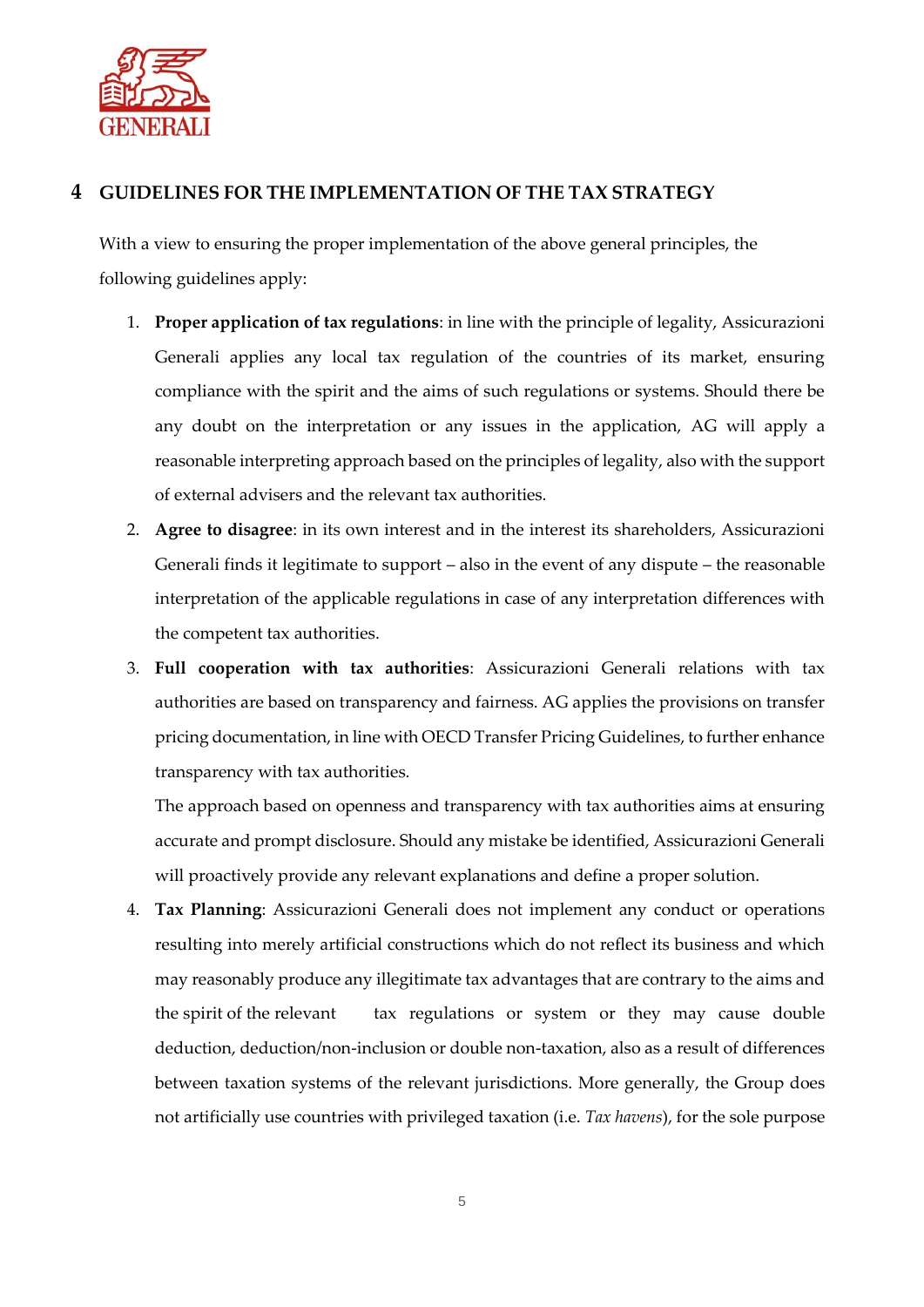

of reducing the Group's tax levy. The limited presence of entities in these countries is motivated by economic and / or strategic reasons linked to the Group's business.

Additionally, Assicurazioni Generali does not offer its customers, employees or any third parties any products or transactions that are contrary to the provisions of the relevant tax systems. If the applicable system includes any tax benefit, Assicurazioni Generali will leverage on such opportunities, provided these tax benefits are consistent with its business objectives.

- 5. **Tax Management**: In Assicurazioni Generali a Tax Risk Management model has been implemented on the tax risk (Tax Control Framework) in line with OECD guidelines, as transposed by the Italian Tax Agency (*Agenzia delle Entrate*). Roles and responsibilities in the tax management process are clearly defined, in compliance with the principles of segregation and escalation of decisions. The Group Tax Affairs Unit must have the necessary (human, material and financial) resources in terms of organisation to implement its tasks. Proper technology solutions maximise quality and accuracy of data supporting tax management and the relevant reporting.
- 6. **Soft Controls**: Assicurazioni Generali promotes the dissemination of the company culture and values of the correct application of tax regulations, also with training sessions for all employees, including employees from other units. On a yearly basis, a report is submitted to the Board of Directors, through the Risk and Control Committee, on the outcomes of the reviews on the Tax Control Framework together with the remedy measures on the relevant issues. No reward mechanism applies to managers on the achievement of any tax burden reduction, if such targets are clearly contrary to the applicable legislative provisions.
- 7. **Whistleblowing**: Specific procedures are envisaged to protect against retaliation for persons who report criminally relevant violations, including tax legislation, which integrate the assumptions of Assicurazioni Generali's accountability.